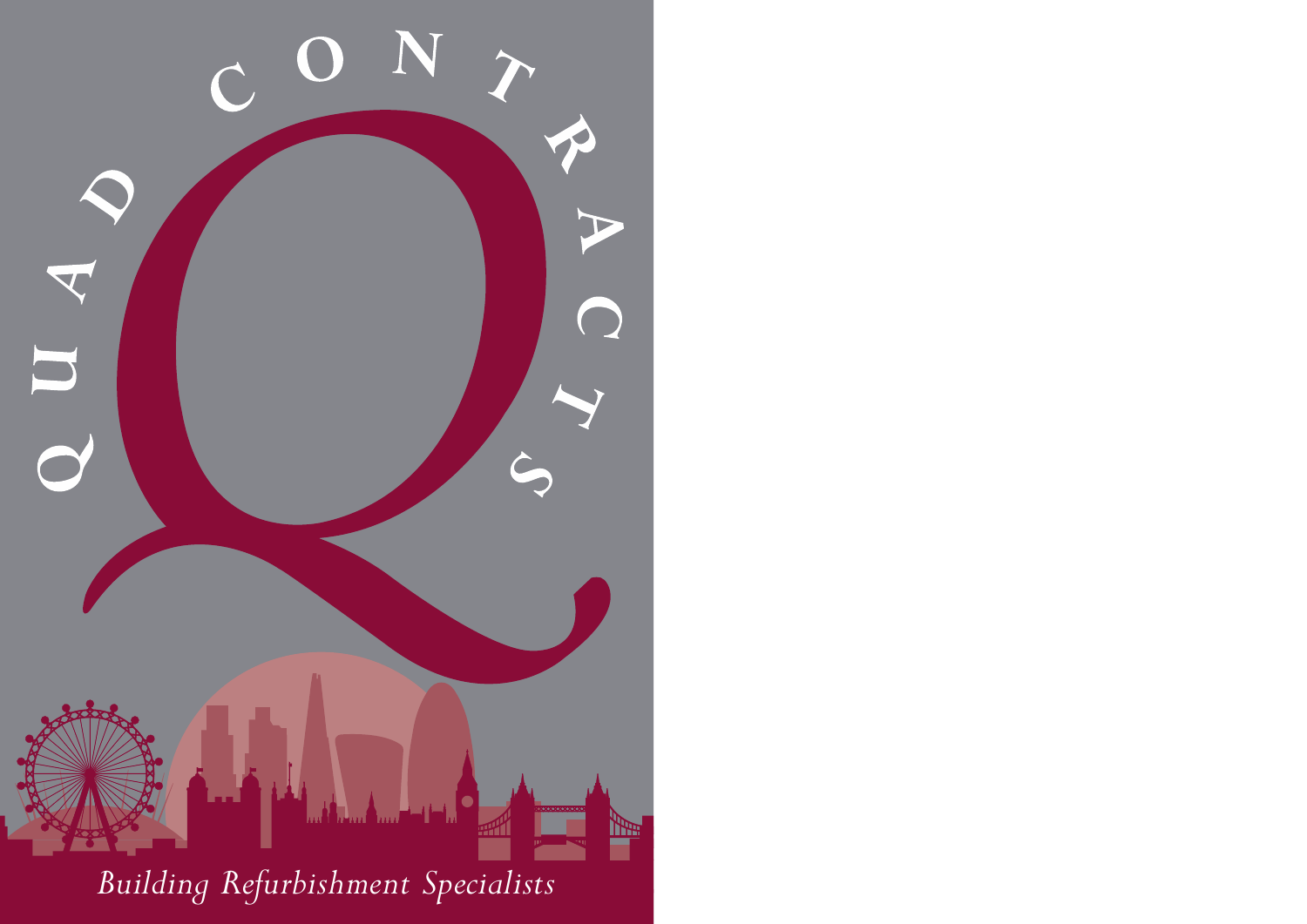# Contract Options

We have experience of operating under various contract protocols e.g.

- Traditional procurement route Two stage tender process
- Detail to build process Design and build route
- Management contracting

# **Construction**

Quad Contracts is traditionally known as a Principle Contractor. Our core skills and expertise are within the procurement, management and delivery of a construction project.

# Furniture

Organically we have grown into a complete service company able to offer both bespoke pieces of furniture and contract or system elements to support the function of a property.

### Quad Care

Having noted a clear shortfall within our industry of not offering an on-going DAY 2 service to clients we have created "Quad Care" a bespoke contract after-care service to help in protecting the longevity of original finishes and contributes to maintaining the fabric and functionality of a building. Quad Care has been extended to offer new clients minor works and ongoing maintenance.



| For more information visit: | call: |
|-----------------------------|-------|
| www.quadcontracts.com 02079 |       |

# 020 7940 3777 q@quadcontracts.com or email:

# **ABOUT US...**

Quad Contracts provide building refurbishment services to individual clients, architects and industry professionals.

Since our inception in 1997 we have strived to always exceed our client's expectations each and every time. We achieve this through an enthusiastic, open-minded approach to every project and an industry leading level of attention to detail.

Quad Contracts instil an ethos both in our in-house professional teams and our specialist contractors that a high quality of finish is standard and not an optional extra.

Our high end residential and listed building experience ensures that each and every project is undertaken with the care and attention required to deliver exceptional quality.

In every situation our paramount focus is to ensure complete client satisfaction supported by a flexible menu of bespoke post contract after-care services.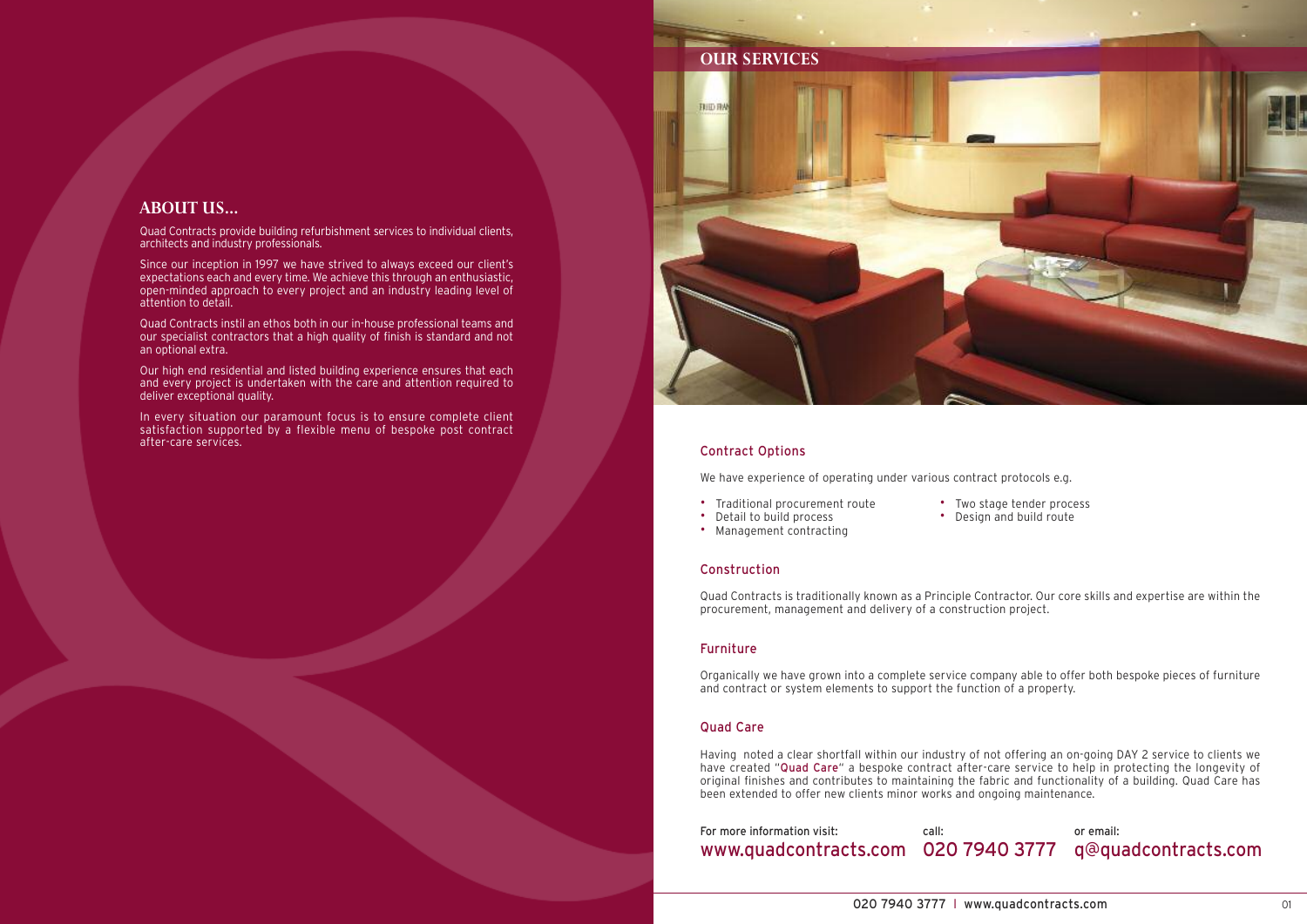Location Watling St & Bow Lane, EC4

Area 20,000 sq ft

Programme Length 36 weeks

Value of contract £5.5M

Professional team MOCT Studios Morgan Capital Partners

### Special Features

- Full Strip Out and return to CAT A
- Replace structural steel work to support Facade
- Fit out reception & common parts
- Bespoke Terrazzo flooring throughout
- New MEP Services





Location Wilson Street, EC2

Area 6,000 sq ft

Programme Length 5 weeks

Value of contract £120,000

Professional teams Bluebottle Architects



- Fast track commercial fitout
- Extensive bespoke joinery throughout
- Extensive ceramic tiling to large breakout area
- Unique sprayed ceiling tiles and soffits
- Feature lighting to breakout area and meeting room
- Shoreditch chic design



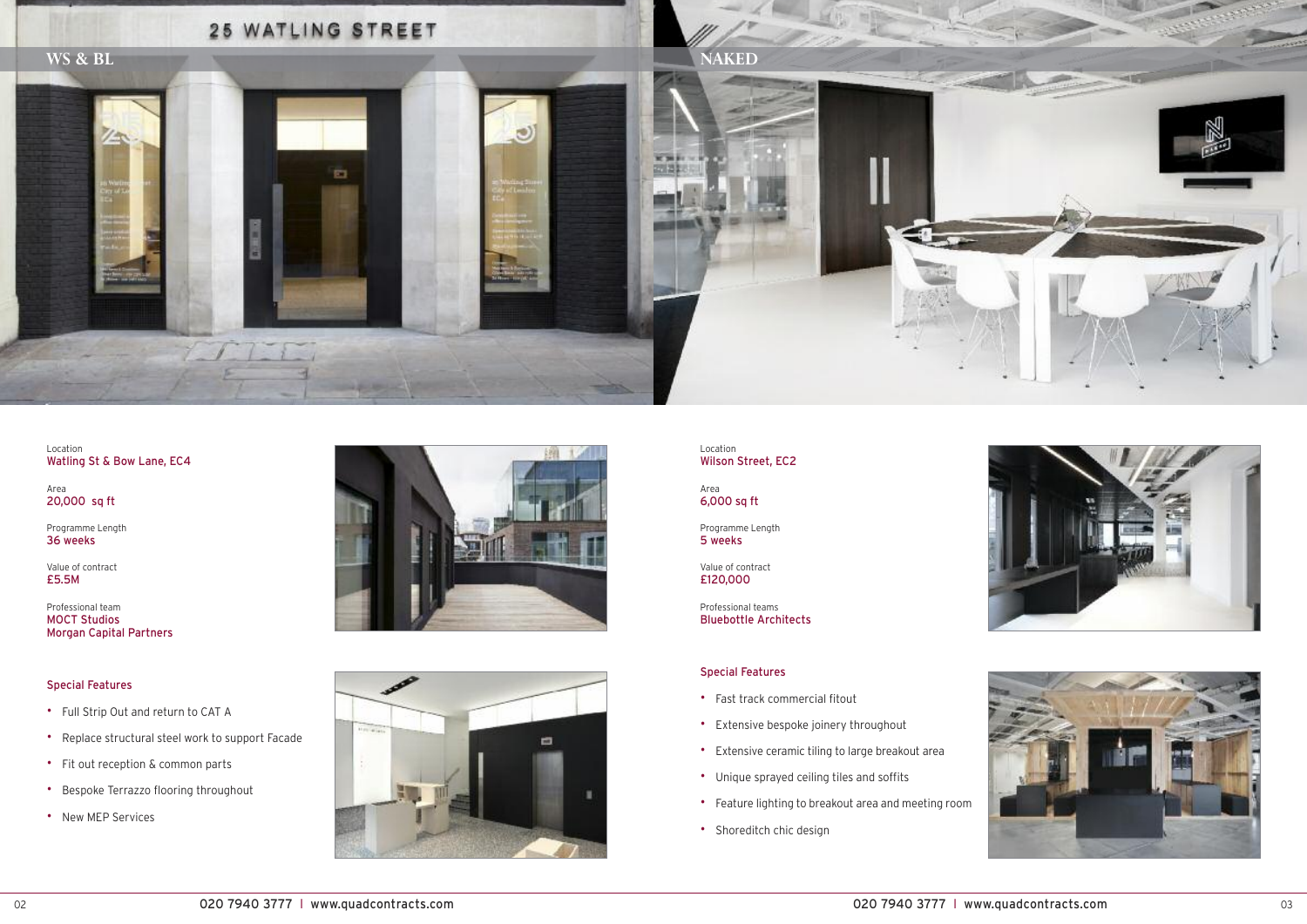Location Buckingham Gate, SW1

Area 25,000 sq ft

Programme Length 10 weeks

Value of contract £1,400,000

Professional team TTSP Architects Bernard Williams Associates

### Special Features

- Fast-track construction programme
- Architectural lighting throughout
- Multiple executive offices and meeting rooms
- Audio visual and video conferencing installation
- Prestigious new Land Securities development





# **WORLD FUEL SERVICES**

Location 123 Victoria Street, SW1

Area 20,000 sq ft

Programme Length 12 weeks

Value of contract £1,100,000

Professional teams Interactive Space Tony Thomas Design

### Special Features

- Fast track fit-out
- High specification AV solution
- Bespoke Joinery to reception and client areas
- Lighting control system throughout
- Full relocation services provided







# **ANGEL TRAINS**

 $\leftrightarrow$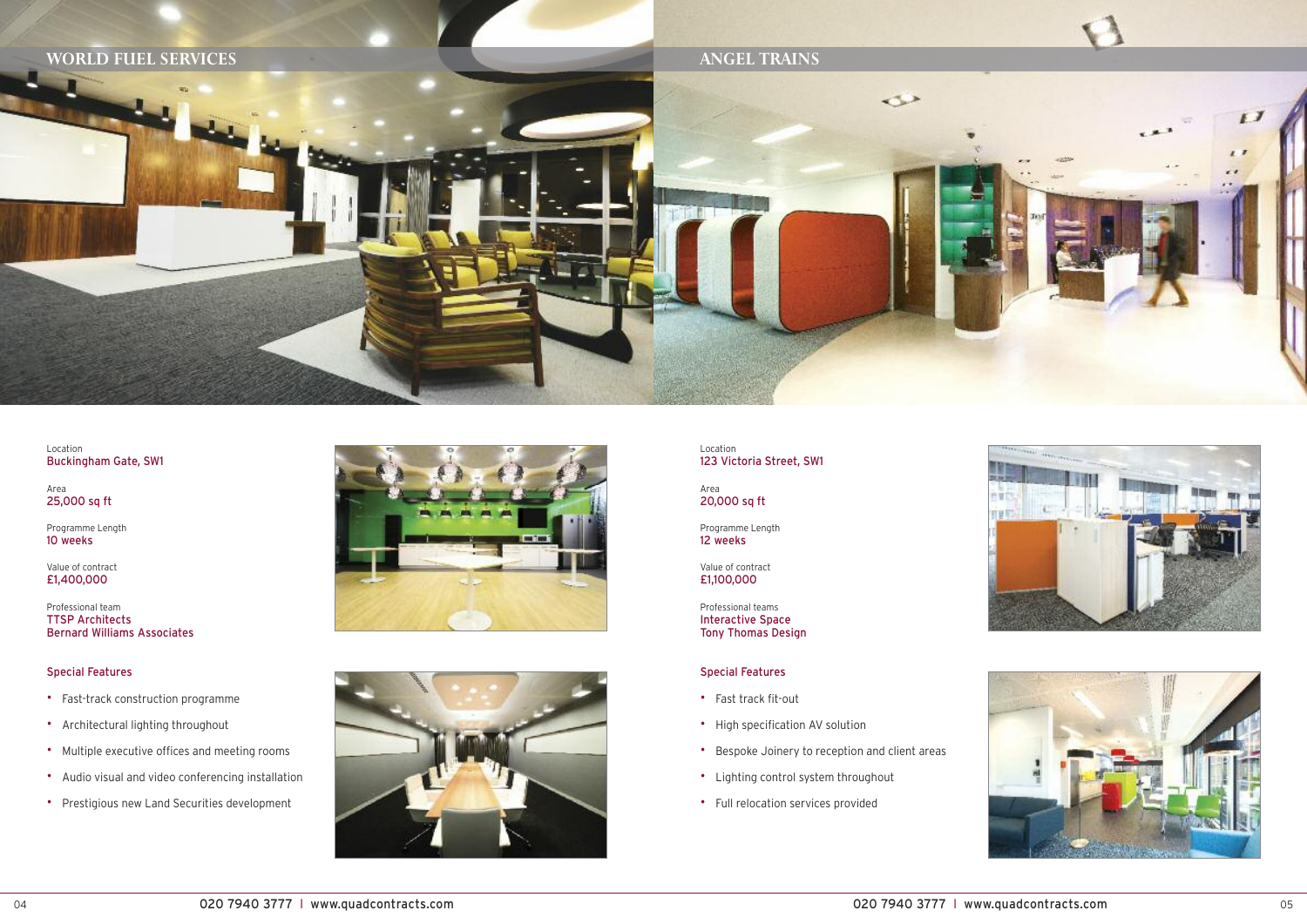Location Holborn Gate, WC2A

Area 15,000 sq ft

Programme Length 10 weeks

Value of contract £716,000

Professional team CBRE

### Special Features

- Unique space utilised effectively to bring multiple teams into one space
- Fast track fit out
- Full Design and Build solution including furniture
- Large breakout space for staff and guests
- Extensive Audio Visual solution to meeting zone





Location Richmond, TW9

Area 7,000 sq ft

Programme Length 7 weeks

Value of contract £400,000

Professional teams Design & Build



- Fast track fit out
- Full Design and Build solution including furniture
- 3 No. large TV Walls to the space and TV Studio
- Feature Lighting
- Bespoke Joinery throughout



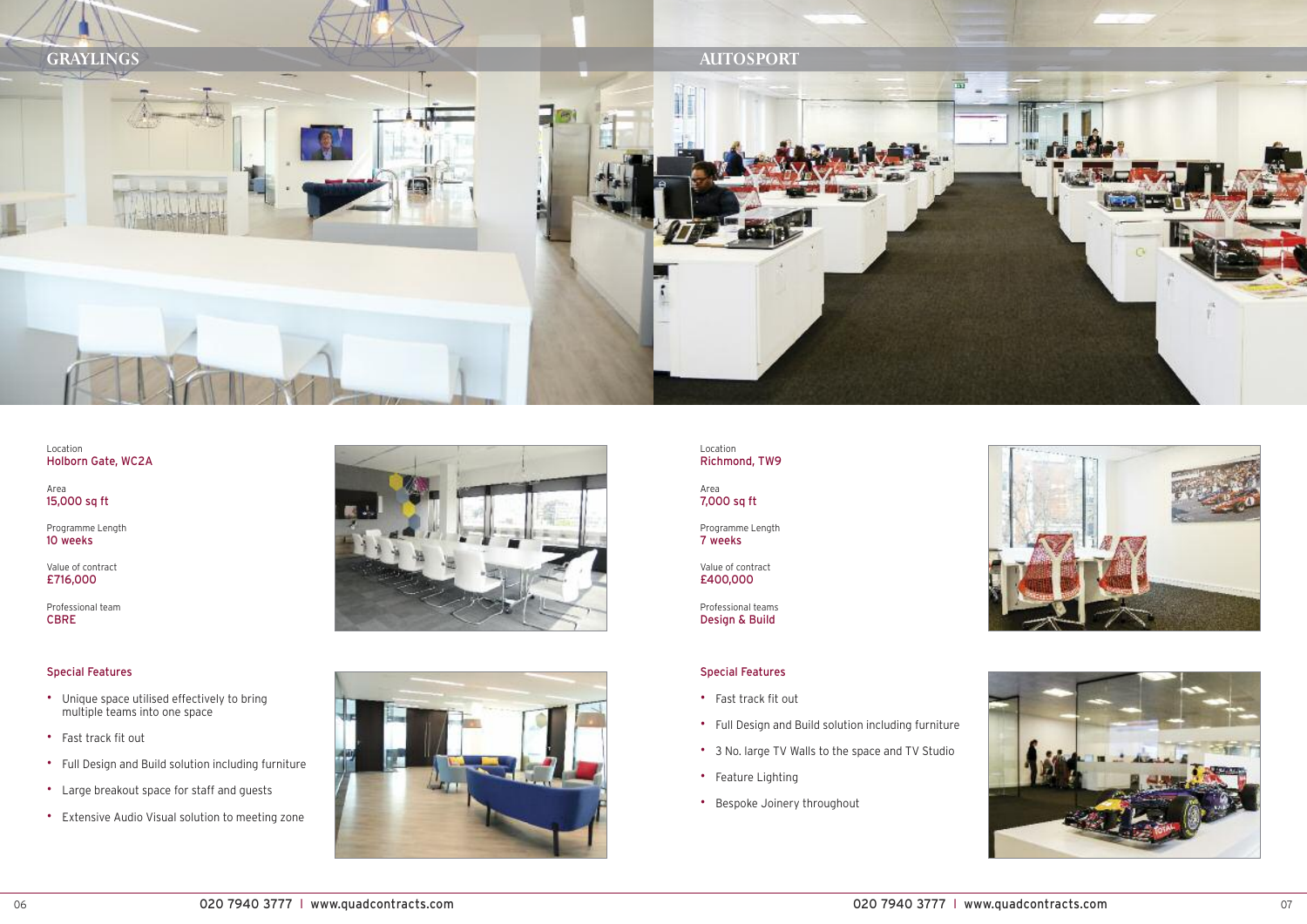Location Charlotte Street, W1

Area 5,000 sq ft

Programme Length 8 weeks

Value of contract £200,000

Professional team Bluebottle Architects

### Special Features

- Phase works with client in occupation
- Fast track fit out
- Extensive front of house alterations
- Large breakout space for staff and guests





Location London, EC2

Area 17,500 sq ft

Programme Length 12 weeks

Value of contract £1,300,000

Professional team Interactive Space



- Fast track fit out
- Relocation of existing reception desk & folding wall
- Bespoke joinery elements
- Extensive IT installation
- High quality partitioning systems



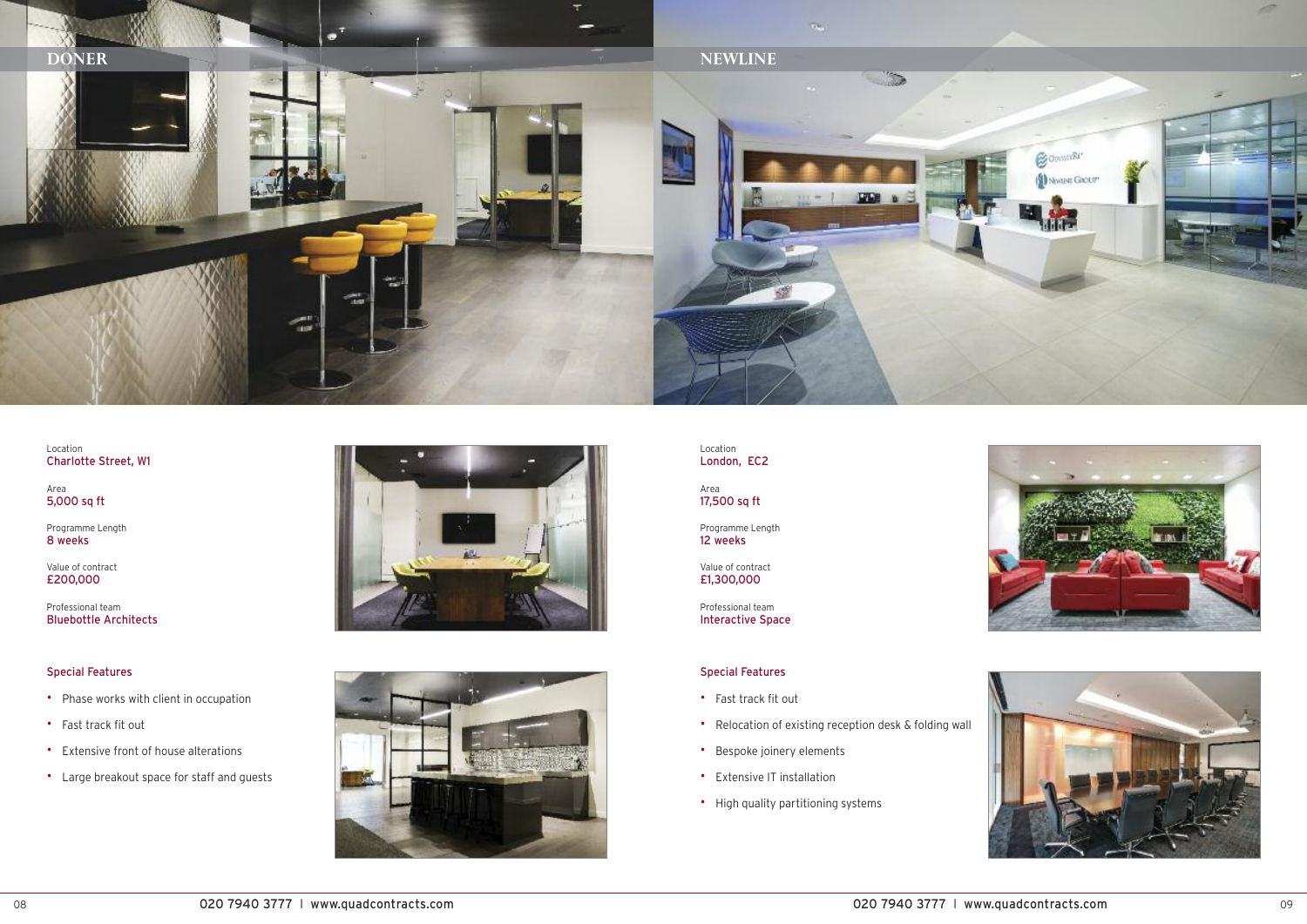Location Headfort Place, SW1

Area 1,700 sq ft

Programme Length 16 weeks

Value of contract Undisclosed

Professional team EngineRoom Architects

### Special Features

- Large basement formed to house a high quality kitchen diner
- Rear extension and glass facade to property
- Multiple bespoke joinery elements throughout
- High Specification AV installation





Location Cornwall Terrace Mews, NW1

Area 20,000 sq ft

Programme Length 32 Weeks

Value of contract Undisclosed

Professional teams Tom Gianini Architects Bernard Williams Associates



- New Basement created
- Fabric upholstered wall cladding
- Extensive high level decoration package including gold leafing, Trompe-l'oeil and marbling
- Antique chandeliers and restored fireplaces
- Full functioning gym with sauna and steam room
- Extensive audio visual and security systems throughout



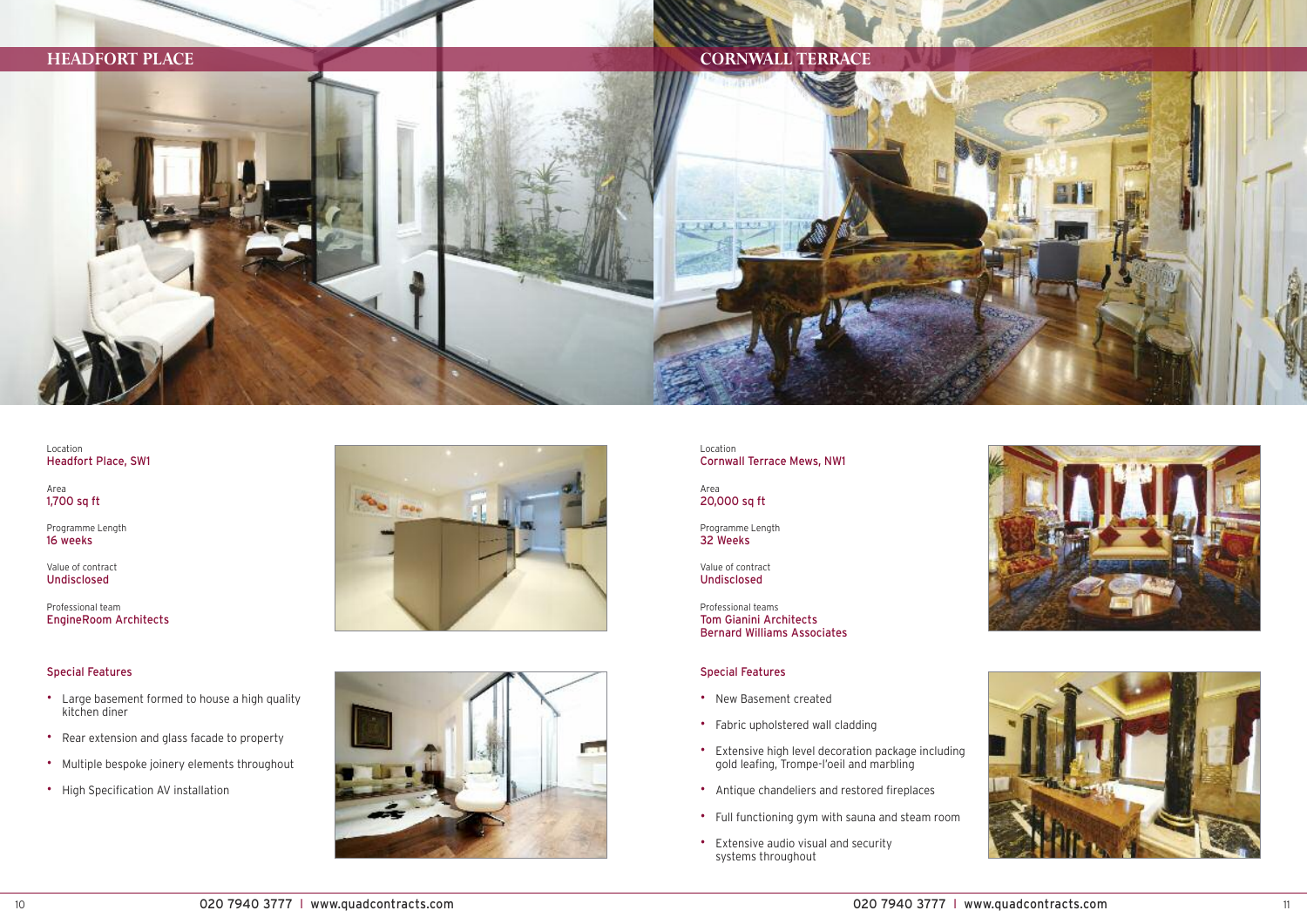Location New Bond Street, W1

Area 3000 sq ft

Programme Length 10 weeks

Value of contract £320,000

Professional teams Ray Draper Associates

### Special Features

- Very high quality finishes
- Bespoke staircase
- Polished Plaster
- Bespoke joinery throughout
- High specification alarm and security systems





Location Clerkenwell, EC1

Area 3,000 sq ft

Programme Length 7 weeks

Value of contract £352,000

Professional team Takenaka



- Live serviced high end sanitary ware throughout the showroom
- Specialist bamboo flooring
- Fast-track fit out
- Brand new mechanical and electrical services



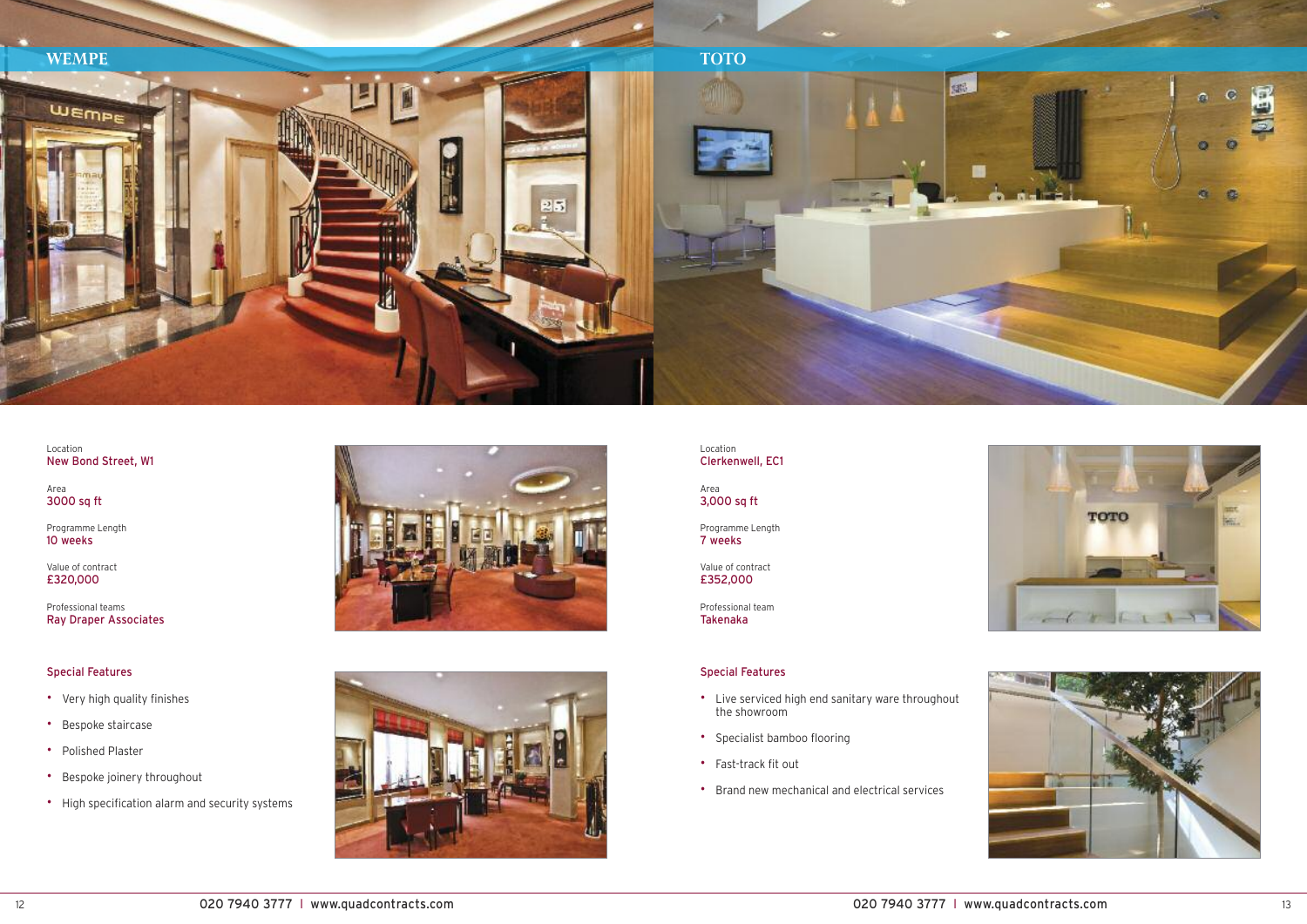Location Cromwell Road, SW7

Area 3,000 sq ft

Programme Length 21 weeks

Value of contract £400,000

Professional teams Shor Associates

### Special Features

Location Mile End, E1

- The UK's 1st standing MRI Scanner installation
- 148 Tonnes worth of MRI Scanner equipment crane lifted over building
- Multi National project team coordinated by Quad Contracts
- Fast track project delivery









Area Multiple Sites

Programme Length 5-15 weeks

Value of contract Over £3,000,000

- Worked with Queen Mary's for over 10 Years
- Multiple training and lecture theatre's
- Complete AV installations to lecture halls
- Feature lighting systems
- Large breakout facilities





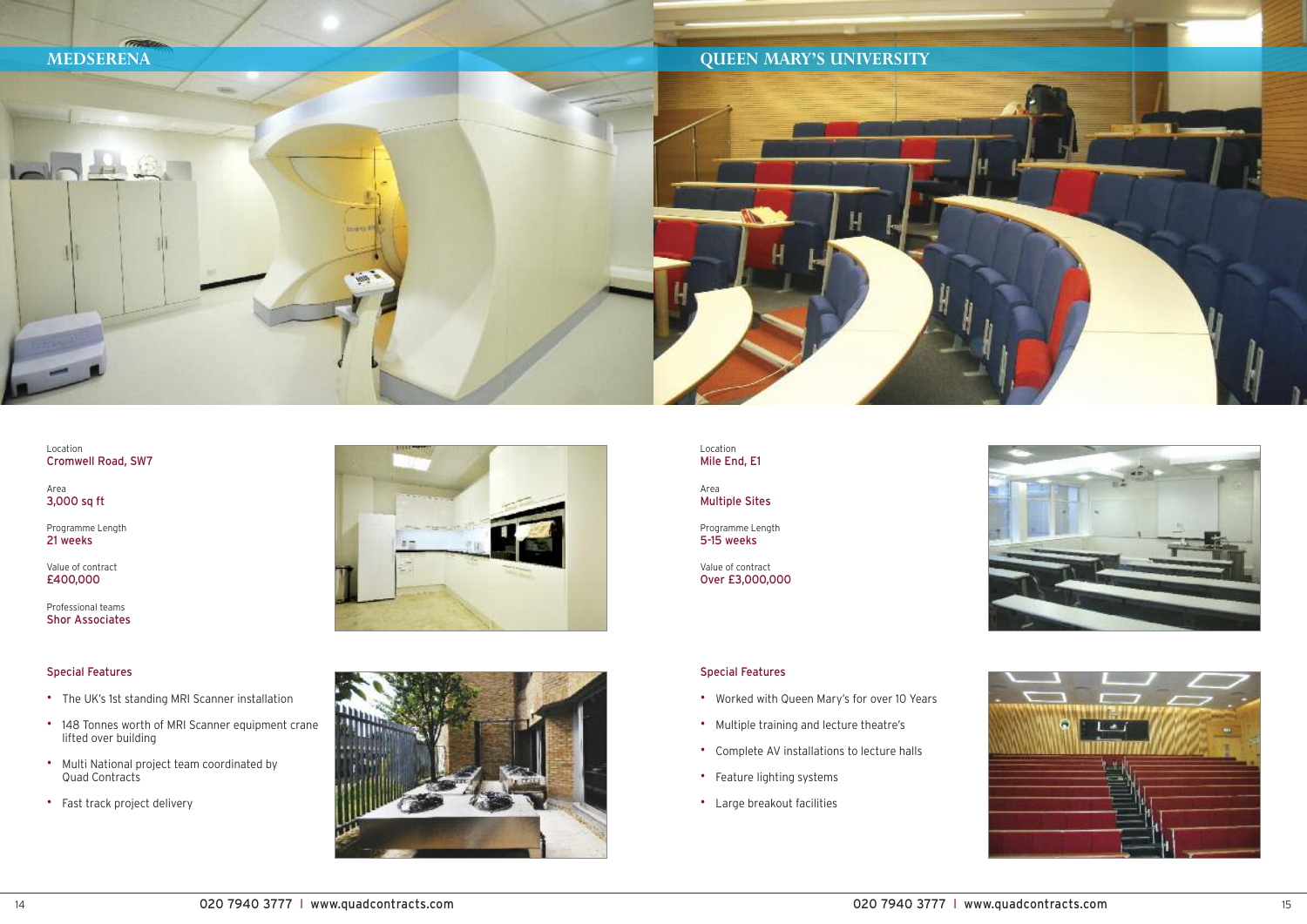### Why Quad

Past performance cannot be a guarantee for future success, but without our past successes we would not be where we are today.

As a company we continually monitor and evaluate all our operations to ensure your project will benefit from the best knowledge and experience possible.

### Our People

The Directors are passionate about their business and only employ people who share this philosophy. This passion can be seen in the approach we take to every stage of <sup>a</sup> project with the Directors involved at every stage.

### Our Reputation

We have an enviable reputation for delivering high quality workmanship. Our very first client is still a client and this repeat business is due to our total commitment in delivering the best possible service on each and every project.

### Communication

As a company we like to describe ourselves as open and friendly with a passion for our work. This passion means our team are always available to discuss whatever queries or last minute ideas you may have. We understand on a residential project in particular that changes may occur and that we will always work with you to deliver these.

### Management of Finance

We are a very risk adverse company and carry an A1 credit rating. We also own our own offices and warehousing.

### We Truly Appreciate the Opportunity

Being a privately owned company, and not part of a larger group we consider your project as a personal investment and never just "another job".

*One* year on from the refurbishment, I still have a strong working *relationship with them and know that Quad is a company that I can always rely upon to provide a fantastic service."*

In every situation our paramount focus is to ensure complete client satisfaction supported by a flexible menu of bespoke post contract and after-care services.

### Quad Care

'Quad Care' is a proactive response service available to existing and new clients. On completion of a project we will arrange an SMV (Site Maintenance Visit.) During this visit we will survey all relevant areas prior to preparing a schedule of proposed maintenance work required should a client wish to proceed.

All work then undertaken will be carried out by Quad Contracts skilled labour to ensure the standard of maintenance supplied is as high as the original finishes.

call:

020 7940 3777 www.quadcontracts.com For more information visit:

or email: q@quadcontracts.com

# *Building Refurbishment Specialists*

*"Wempe considered three companies for the contract and chose Quad because they were able to assure me that, not only would they carry out the work to a high standard but that they would* - big or small. This fact was the selling point for me as it is vital *to collaborate with an organisation that understands our needs.*

*The Construction manager and his team have proven to be extremely professional, accommodating and an absolute pleasure to work with.*

Lynn Schroeder, Managing Director, Wempe UK Limited.